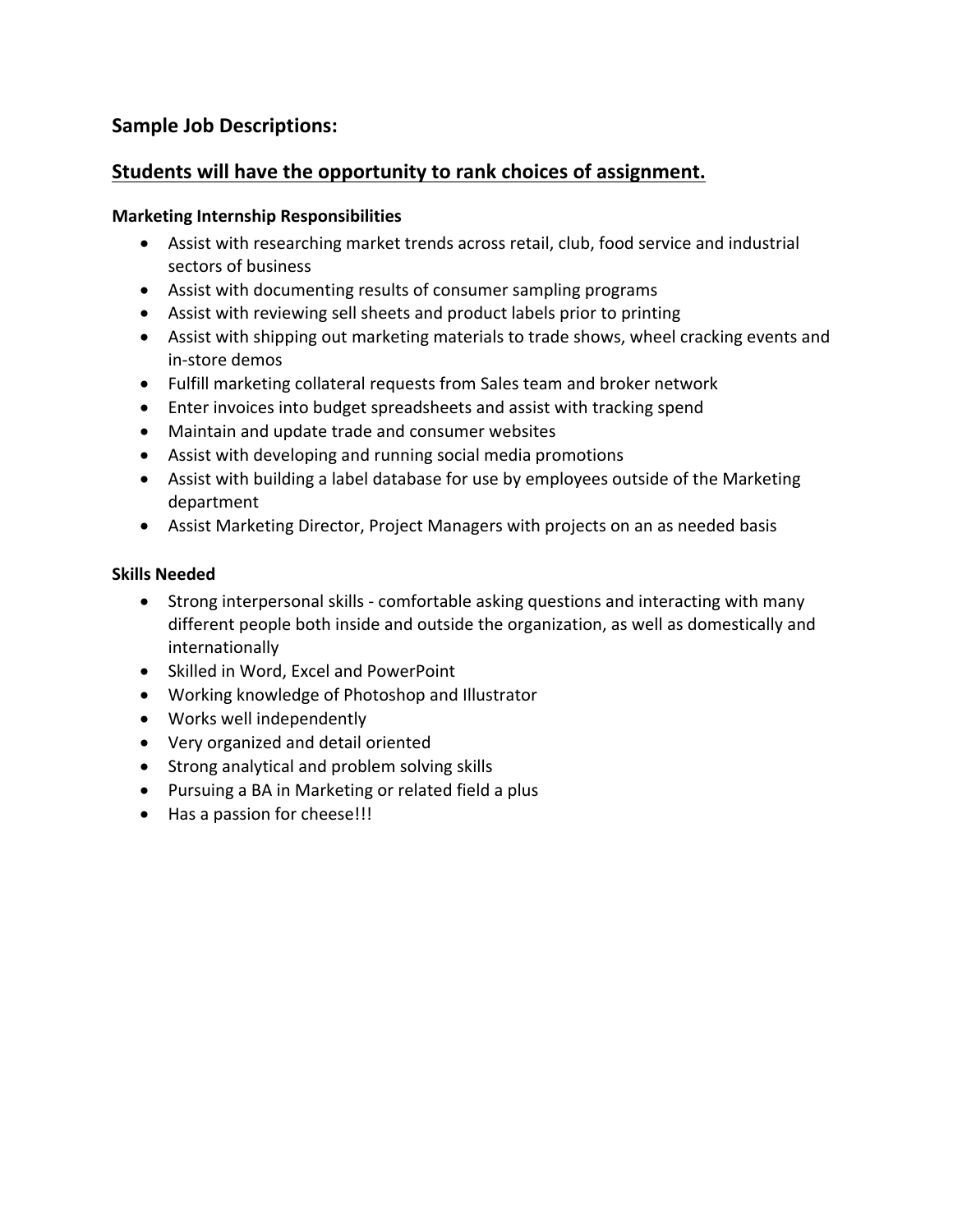#### **Internship Description**

The internships involve merchandising and sampling the range to consumers and working closely with key retailers in designated markets. Applicants should currently be studying for a Business, Marketing or Food related qualification and possess a full, valid driver's license. Previous sales or merchandising experience is highly desirable, while excellent communication and interpersonal skills and a friendly personality are essential. The ability to self-motivate and work unsupervised is critical.

Job Title: Sales & Marketing Internship

Job Summary: The role of the Sales & Marketing Intern is to promote conpany Brands, primarily to consumers, by working with retailers in a specified market.

Key Areas of Responsibility:

- 1. To perform in‐store demonstrations for company products at a minimum of 4 days per week.
- 2. To carry out store visits for the remainder of the week to ensure that company products are correctly merchandised and placement of point of sale material in stores is apparent.
- 3. To prepare regular weekly reports to your direct reporting manager on your activities in the market and highlight any issues of note.
- 4. To work with the Sales & Marketing Executive/Regional Manager for the region to ensure that all sales promotions are executed appropriately with specific accounts.
- 5. To prepare for attendance at Food Shows and events locally as required.
- 6. To complete a comprehensive market report at end of placement. Detail of such will be provided by your direct report/manager.

## Requirements:

- Excellent communication and interpersonal skills.
- Previous sales and/or merchandising experience in the food/drinks industry is desirable but not necessary.
- The ability to self‐motivate and work unsupervised.
- A willingness to travel within the sales region.
- A full driver's license.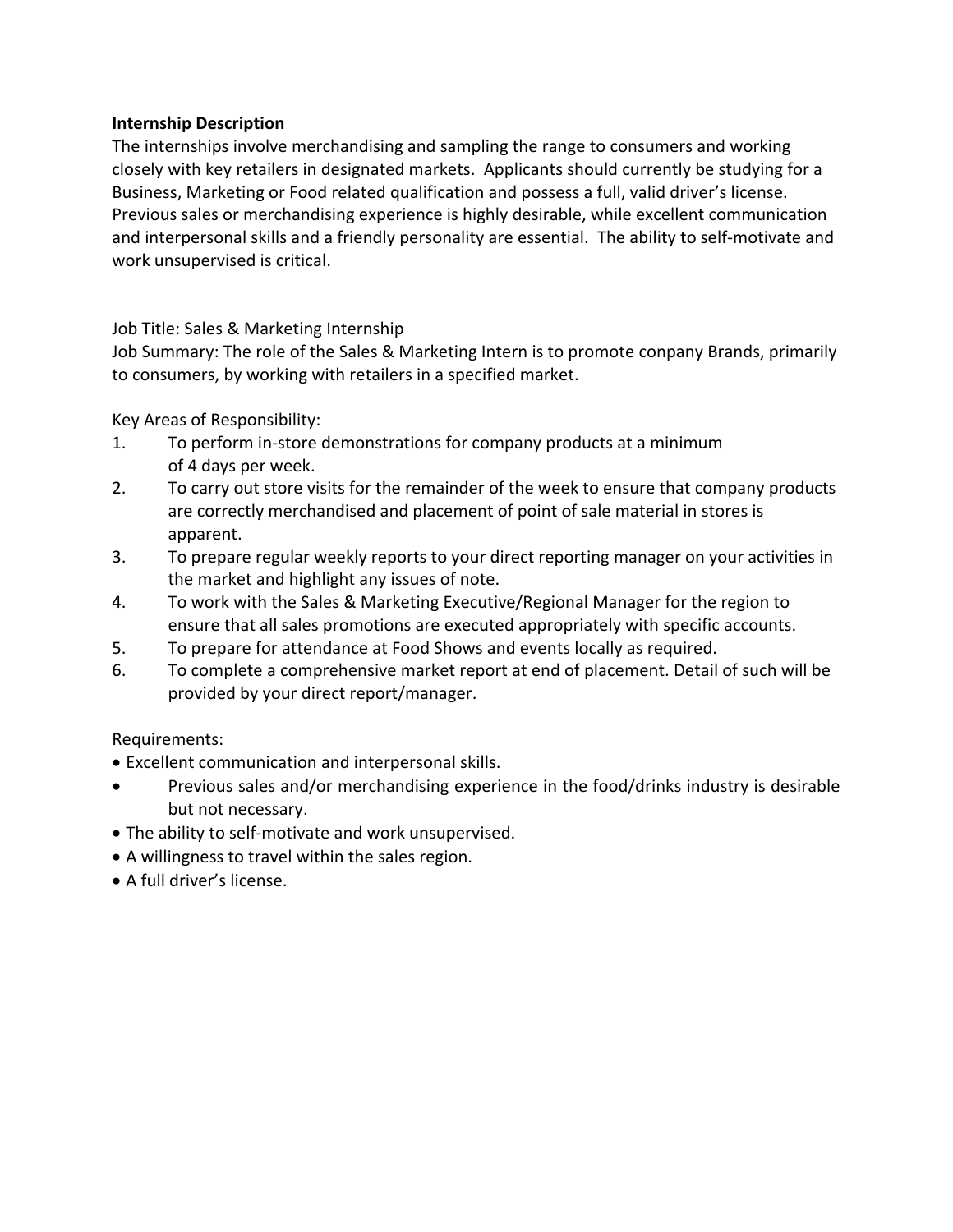## **Position: RETAIL MERCHANDISING INTERN**

#### **Overall Job Responsibility:**

To improve the distribution of company products by making professional sales calls on retail store personnel at Supermarkets and Specialty Food Stores in a pre‐defined geography which ultimately will increase company sales.

#### **Expected Activities:**

- Professionally present company Products and Programs to retail store personnel (deli managers, etc); and record/document feedback.
- Set-up branded point-of-sale/décor on company products at the point-of-purchase to increase consumer awareness.
- Conduct occasional demos (sampling events) at high profile retailers; and record/document consumer feedback.
- Regularly gather and report information on company competition at store level (including products varieties, pricing strategies, and point‐of‐purchase marketing tactics).
- Provide a written weekly summary report to management on all activities and the info gathered.
- Make a "2016 Retail Merchandising Intern" power-point presentation to all company Employees at programs end.

#### **Expected Value to the Intern:**

- Improvement in overall communication skills (verbal, written, and electronic)
- Improvement in overall presentation skills (verbal, written, and electronic).
- Exposure to multiple levels of company management and departments so he/she understands how a successful company works as a team!
- Gain an introductory knowledge of the Retail Food Business.
- Exposure to networking opportunities for future career development.
- Enhancement of his/her working resume with real world experience.